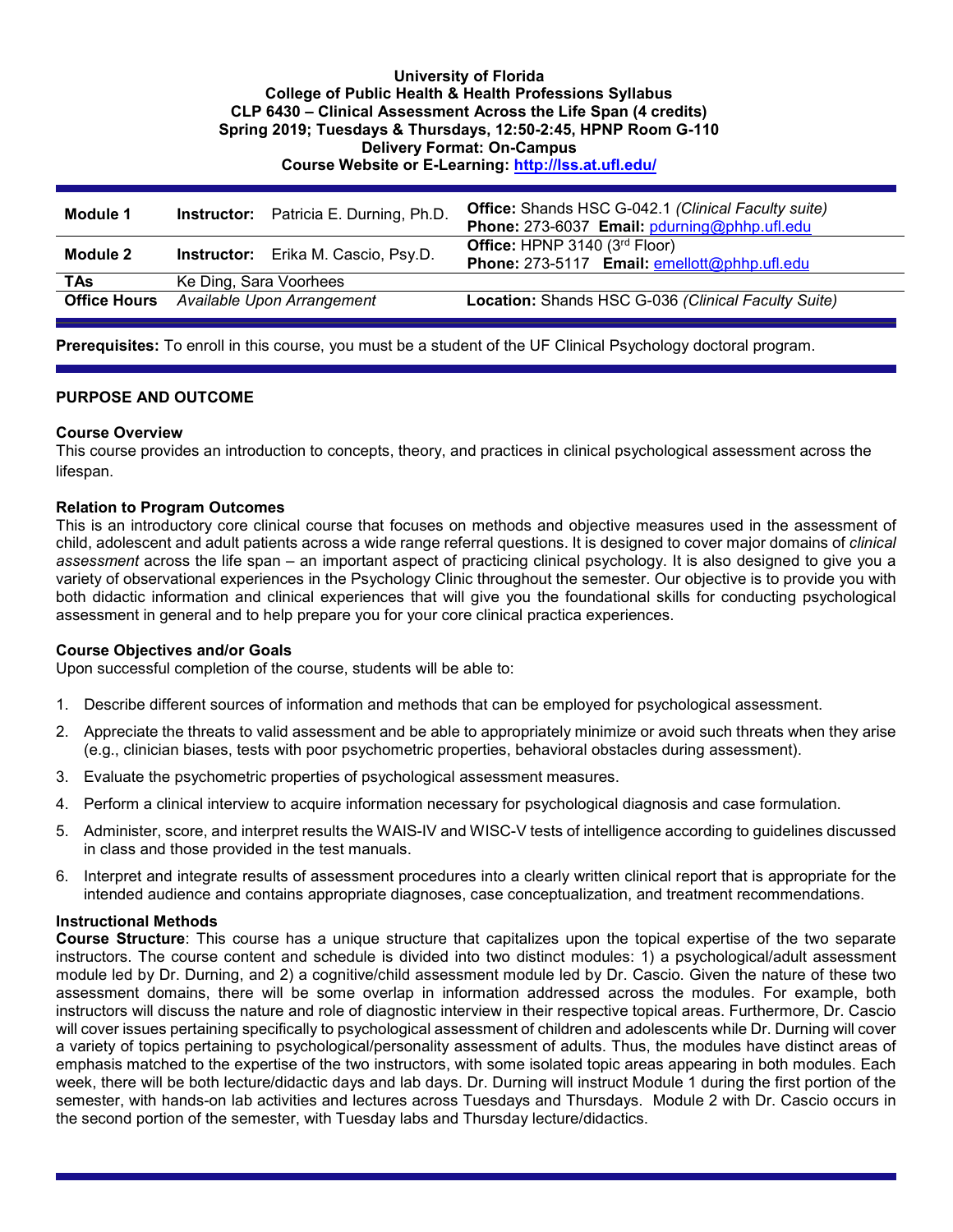## **DESCRIPTION OF COURSE CONTENT - Topical Outline/Course Schedule**

*Please note that this schedule is subject to change as necessary throughout the semester. The instructors will announce any such changes in class as well as post them to the class e-learning website. Readings should be completed prior to relevant class - more details will be available throughout the semester*

| <b>MODULE 1 (DR. DURNING)</b>                                                                                                                                                                                                                |                                                                     |                                                                                            |                 |                                                                                                              |  |  |  |  |  |  |  |  |
|----------------------------------------------------------------------------------------------------------------------------------------------------------------------------------------------------------------------------------------------|---------------------------------------------------------------------|--------------------------------------------------------------------------------------------|-----------------|--------------------------------------------------------------------------------------------------------------|--|--|--|--|--|--|--|--|
| <b>Readings/Assignments</b>                                                                                                                                                                                                                  |                                                                     | <b>Tuesday</b>                                                                             | <b>Thursday</b> |                                                                                                              |  |  |  |  |  |  |  |  |
| Groth-Marnat Chapters 1 & 2 (Thu)<br>Assignments 2 & 3: begin shadowing and lit search                                                                                                                                                       | 1/8                                                                 | Course Intro & Clinic Tour                                                                 | 1/10            | Intro to Assessment,<br>Diversity, Ethics                                                                    |  |  |  |  |  |  |  |  |
| Groth-Marnat Chapter 15 (Thu)<br>Assignment 1: Self-assessment (due 1/15)                                                                                                                                                                    | 1/15                                                                | Introduction to Core<br>Rotations                                                          | 1/17            | Intro to Report Writing                                                                                      |  |  |  |  |  |  |  |  |
| Groth-Marnat Chapters 3 (Tue) and 4 (Thu)<br>Assignment 2: Practice write-up (due 1/20)                                                                                                                                                      | Intro to Interviewing and<br>1/22<br><b>Behavioral Observations</b> |                                                                                            |                 | <b>Behavioral and Emotional</b><br>Assessment                                                                |  |  |  |  |  |  |  |  |
| Groth-Marnat Chapters 13 (Tue) and 7 (pp. 243-<br>$261$ ; Thu)<br>Assignment 3: Literature search (due 1/27)<br>Assignment 2a: Shadowing summary (due 1/31)<br>Assignment 4: Report part 1 (due 2/1)                                         | 1/29                                                                | <b>Behavioral and Emotional</b><br><b>Assessment Measures</b>                              | $1/31$          | <b>Personality Assessment</b><br>and the MMPI-2                                                              |  |  |  |  |  |  |  |  |
| Groth-Marnat Chapters 8, 9, 10 (pp. 371-377; 417-<br>432; 489-495; Tue)<br>Andrasik, Goodie, Peterson Chapters 1 & 2 (Thu)                                                                                                                   | 2/5                                                                 | <b>Personality Assessment</b><br>Measures                                                  | 2/7             | <b>Health Psychology</b><br>Assessment                                                                       |  |  |  |  |  |  |  |  |
| Groth-Marnat Chapter 15 (review; Tue)<br><b>Assignment 5: Report part 2 (due 2/10)</b><br>Individual feedback meetings between 2/11 and 2/15                                                                                                 | 2/12                                                                | Report Writing: Summary,<br>Integration, Recs.                                             | 2/14            | Health Psychology<br><b>Assessment Measures</b>                                                              |  |  |  |  |  |  |  |  |
| Readings TBA<br>Assignment 6: Report part 3 (due 2/19 - tentative)<br>INS is 2/20-2/23                                                                                                                                                       | 2/19                                                                | <b>Projective Assessment</b>                                                               | 2/21            | Interviewing                                                                                                 |  |  |  |  |  |  |  |  |
| Readings for class on 2/28: * Sattler Ch. 4                                                                                                                                                                                                  | 2/26                                                                | Interview practice                                                                         | 2/28            | Introduction to Cognitive<br>Assessment, Standardized<br>Testing<br>& Test Psychometrics<br>(Dr. Cascio)     |  |  |  |  |  |  |  |  |
|                                                                                                                                                                                                                                              |                                                                     | March 5 and March 7 - no class (Spring Break)                                              |                 |                                                                                                              |  |  |  |  |  |  |  |  |
|                                                                                                                                                                                                                                              |                                                                     | <b>MODULE 2 (DR. CASCIO)</b>                                                               |                 |                                                                                                              |  |  |  |  |  |  |  |  |
| <b>Readings/Assignments</b>                                                                                                                                                                                                                  |                                                                     | <b>Tuesday (Lab)</b>                                                                       |                 | <b>Thursday (Lecture)</b>                                                                                    |  |  |  |  |  |  |  |  |
| 3/13- Assignment 7 (due in lab): Psychometric<br><b>Properties</b><br>3/15- * Sattler Ch. 7 & 8; Groth - Marnat Ch. Pgs.<br>139-159                                                                                                          | 3/12                                                                | <b>Using Tests</b><br><b>Testing/Scoring Overview</b><br><b>Examining Psychometrics</b>    | $3/14$          | Intelligence: What is it &<br>how do we measure it?                                                          |  |  |  |  |  |  |  |  |
| 3/20- *WAIS Essentials Chs. 2-3 [For Assignment<br>8]<br>3/22- *Mapou Slides (pdf); * Fletcher et al. Chs. 2-4                                                                                                                               | 3/19                                                                | Introduction to<br>IQ Tests                                                                | 3/21            | Academic Achievement:<br>Assessing for SLD                                                                   |  |  |  |  |  |  |  |  |
| Assignment 8: Admin & Score IQ (due 3/28)<br>3/29-* Groth-Marnat Ch. 5 (pgs 159-213) [for A9];<br>WAIS Essentials Chs. 4, 5 & 10 [for A9]; WAIS<br>Technical Manual <i>[for A9]</i><br>Assignment 9: Plot & Interpret IQ Scores (due<br>4/4) | 3/26                                                                | Introduction to<br><b>Academic Tests</b>                                                   | 3/28            | IQ Administration Review:<br>Your questions                                                                  |  |  |  |  |  |  |  |  |
| 4/5- No readings view case video & do chart<br>review                                                                                                                                                                                        | 4/2                                                                 | <b>WAIS Results Interpretation</b><br>Class Review of Levels of<br>Interpretation (for A9) | 4/4             | Integrating Cognitive &<br>Psychological Information                                                         |  |  |  |  |  |  |  |  |
| 4/12- Lezak Chs. 2-4 (additional short reading will be<br>sent to you via email)                                                                                                                                                             | 4/9                                                                 | <b>Group Supervision:</b><br>Full Case (for report)                                        | 4/11            | Assessing Cognition: Common<br>diagnostic populations &<br>special considerations when<br>assessing children |  |  |  |  |  |  |  |  |
| 4/17- *Groth-Marnat Ch 15 & Feedback that Sticks<br>Assignment 10: Full report (due 4/17 by 5pm)                                                                                                                                             | 4/16                                                                | Overview of common<br>cognitive measures                                                   |                 | Utility of Questionnaires &<br>4/18 Giving Useful Feedback;<br>Mock feedbacks                                |  |  |  |  |  |  |  |  |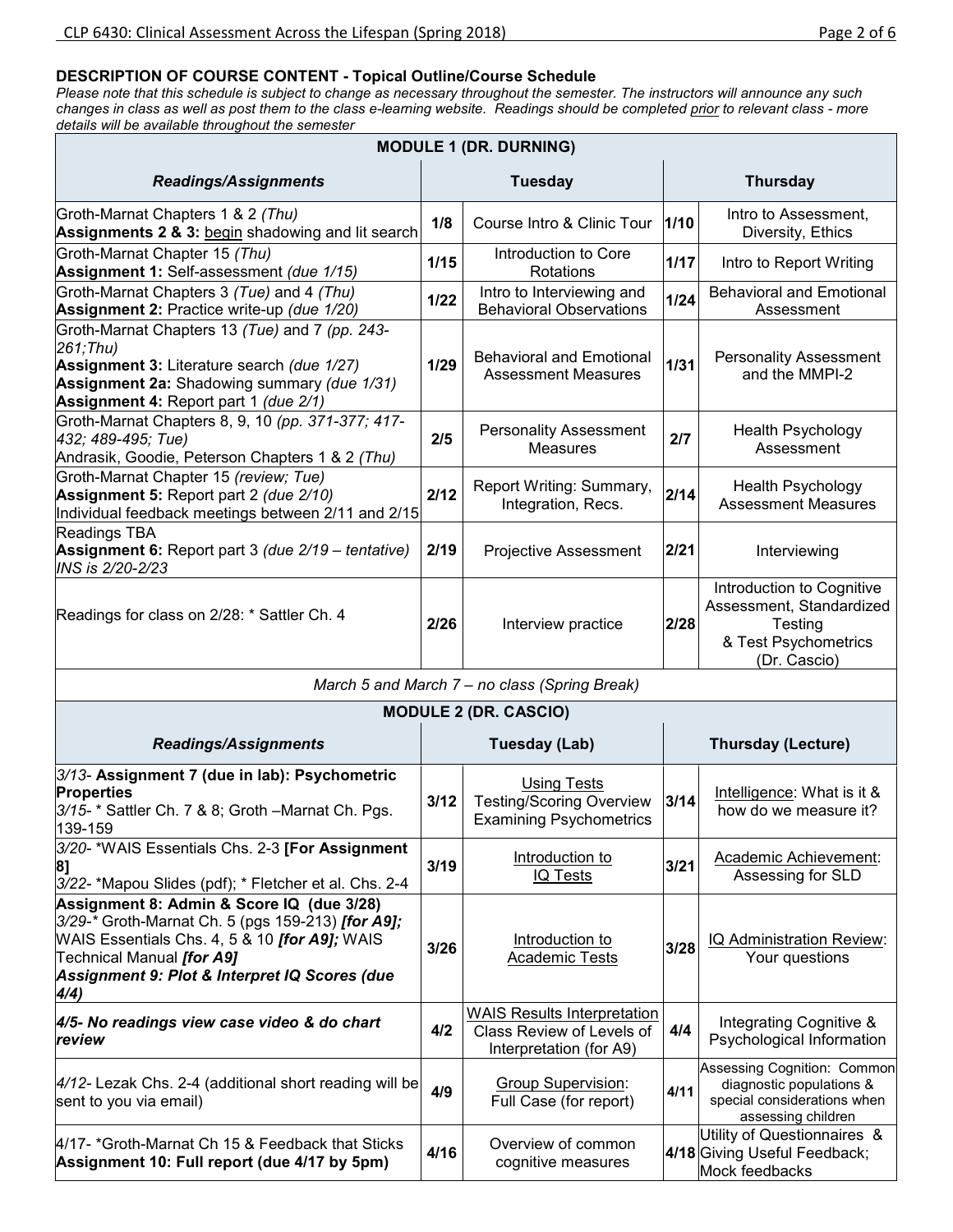| Feedback on your reports will be emailed to you<br>by $4/26$                                                                         |      |                   |      |                    |
|--------------------------------------------------------------------------------------------------------------------------------------|------|-------------------|------|--------------------|
| **Practical Exams should be scheduled by 4/16 for<br>this week** {note: $4/23$ is last day of classes – not<br>formally "exam week"} | 4/23 | Exam week- no lab | 4/25 | Exam week-no class |

## **Course Materials and Technology**

### • *Course Readings*

This course utilizes one *required* textbook: **Handbook of Psychological Assessment**, 6th Ed. (Groth-Marnat, 2016). Assigned readings will consist of chapters from this textbook as well as any additional readings added by the instructors. Readings may also available for download in PDF format at the class e-learning website noted above. Any materials not provided in the textbook, in class, or on the website will be distributed electronically (in .pdf form) via email to the email address provided the first day of class. If your email address changes or you miss the first day of class, it will be your responsibility to contact Dr. Durning and Dr. Cascio with your desired email address in order to receive course readings. Instructors will also endeavor to make handouts/slides available to students in advance of the lecture date.

### • *Course Equipment*

Each student is required to purchase a *SILENT* **testing stopwatch** and an opaque **clipboard**. Both of these items will be used during the second half of the course as well as in your clinical practica. For the clinical observation activities (i.e., shadowing interviews or testing sessions), you may be asked to observe via monitors in the Clinic observation room or you may be asked to observe in the room with the clinicians. Therefore, appropriate dress will be expected of you while you are in the Clinic area. You will be given access to class-owned test kits and associated record forms for certain cognitive assessments so that you may practice with them. You will also be instructed on how to use the computerized scoring programs owned by the Clinic. When you are using the class test kits, you will be responsible for the security of the materials. You are ethically responsible for the security of copyrighted tests and financially responsible for their loss (IQ test kit costs \$450 & forms are \$3 each). Thus, materials must be placed in a secure location when not in use and must be kept "on site" (i.e., not in your car or home).

### • *Course Website*

This course uses a Canvas site through UF e-learning. You will be responsible for ensuring that you have access to the site in order to access course readings and assignment instructions, submit assignments, and participate in electronic discussions. Instructors will also post any updates to the course schedule within the Canvas site. In addition, you will be granted access to a limited-access PHHP p-drive that is accessible only to this class. The p-drive will contain some case materials (e.g., videos, test records) for the sample cases used for course assignments.

For technical support for this class, please contact the UF Help Desk at: Learning-support@ufl.edu, (352) 392-HELP [select option 2], or [https://lss.at.ufl.edu/help.shtml.](https://lss.at.ufl.edu/help.shtml)

## **ACADEMIC REQUIREMENTS AND GRADING**

#### **Assignments and Grading**

In addition to **participation in class** discussions and exercises, your performance in this course will be evaluated based upon **10 practical assignments** that require you to integrate information and skills gained from readings, lectures, lab, and through shadowing/observation of clinical assessments. There is also a TA-administered **practical exam** (scheduled outside of class times) assessing your IQ test administration & scoring skills. Your overall course grade is based upon class participation across both modules, performance on the 10 written assignments, and the practical exam. See the table below for further details. Detailed assignment instructions will be provided before work begins on each assignment.

| <b>Requirement</b> | <b>Description</b>                                                  | <b>Points</b> | % of<br>Grade |
|--------------------|---------------------------------------------------------------------|---------------|---------------|
| Module 1           | <b>Psychological/Adult Assessment</b>                               | 150           | 30%           |
| Assignment 1       | Questionnaire self-assessment & reflection                          |               | 2%            |
| Assignment 2       | Clinic shadowing & practice write-up                                | 10            | 2%            |
| Assignment 3       | Literature search                                                   | h.            | 1%            |
| Assignment 4       | Report part 1: Interview and behavioral observations write-up*      | 50            | 10%           |
| Assignment 5       | Report part 2: Mood, behavioral, personality measure write-up*      | 25            | 5%            |
| Assignment 6       | Report part 3: Integration/interpretation/recommendations write-up* | 50            | 10%           |
| Module 2           | <b>Cognitive/Child Assessment</b>                                   | 150           | 30%           |
| Assignment 7       | Psychometrics Exercise (Completed in Lab)                           | 5             | 1%            |
| Assignment 8       | Administer IQ Test & Score Items (WISC-V or WAIS-IV w/classmate)    | 40            | 8%            |
| Assignment 9       | Write-up WAIS-IV Levels of Interpretation (report WAIS-IV results)  | 25            | 5%            |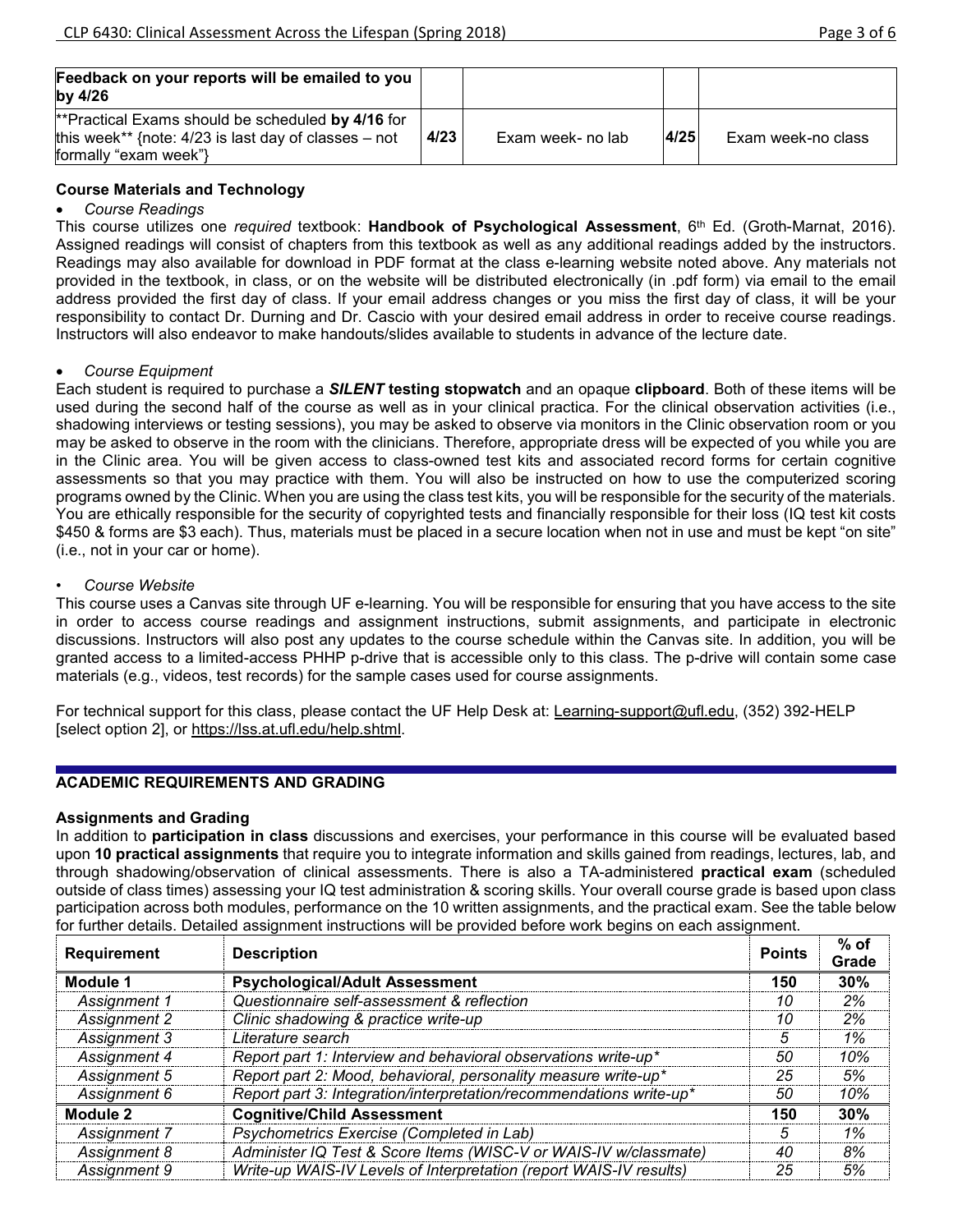| Assignment 10              | Assessment Report (IQ, Academic, & Questionnaires from Clinic case)**    | 80  | 16%  |
|----------------------------|--------------------------------------------------------------------------|-----|------|
| <b>Class participation</b> | Participation in class discussion and lab activities throughout semester | 100 | 20%  |
| <b>Practical Exams</b>     | Part 1: WAIS-IV administration, Part 2: WISC-V administration            | 100 | 20%  |
|                            | TOTAL                                                                    | 500 | 100% |

*\*Assignments 4 - 6 & 9 are based on sample patients seen through our clinic (video & materials will be provided). \*\*Assignment 10 is based upon a sample patient seen through our clinic (live observation required; all test scores will be provided).*

Course grade is based on percentage of total points earned in the course. Scores will be rounded to the nearest percent (up or down, whichever is closest) for grade determination in accordance with the grading table below:

| <b>Percent of points</b> | $93% -$ | $90% -$ | $87% -$ | $83% -$ | $80\%$ - | 77%- | 73%- | 70%- | $67% -$ | $63% -$ | $60% -$ | <b>Below</b> |
|--------------------------|---------|---------|---------|---------|----------|------|------|------|---------|---------|---------|--------------|
| earned                   | 100%    | 92%     | 89%     | 86%     | 82%      | 79%  | 76%  | 72%  | 69%     | 66%     | 62%     | 60%          |
| <b>Letter Grade</b>      |         |         | B+      |         | в-       |      |      |      | D+      |         | -ب      |              |

The resulting letter grade corresponds to the following grade points toward your cumulative GPA:

| <b>Letter Grade</b> |       |      |      |       | в- |             |       | $\sim$ |      |                  | D-   |     | <b>WF</b> |     | <b>NG</b> |                 |
|---------------------|-------|------|------|-------|----|-------------|-------|--------|------|------------------|------|-----|-----------|-----|-----------|-----------------|
| <b>Grade Points</b> | 4.0 I | 3.67 | 3.33 | 3.0 I |    | $2.67$ 2.33 | 2.0 L | 1.67   | 1.33 | 1.0 <sub>1</sub> | 0.67 | 0.0 | $0.0\,$   | 0.0 |           | 0. <sub>C</sub> |

For greater detail on the meaning of letter grades and university policies related to them, see the Registrar's Grade Policy regulations at: <http://catalog.ufl.edu/ugrad/current/regulations/info/grades.aspx>

## **Exam Policy**

The two-part practical exam involves individual administration of the WAIS-IV and WISC-V to a course TA who will be acting as a mock patient and will be grading your performance; grading will be based on how well you adhere to test administration and scoring rules and handle situations that arise during test administration.

## **Policy Related to Make up Exams or Other Work**

Assignments submitted after the stated deadline will be docked points according to the following *unless arranged with instructors prior to assignment deadline*:

- $\frac{1}{2}$  to 6 hours late = grade docked by 10% (i.e., grade won't be higher than B+)
- 24 to 48 hours late = grade docked by 18% (i.e., grade won't be higher than B-)
- > 48 hours (2 days) late = assignment will not be accepted

Any assignment that receives a failing grade of < 80% (below B-) must be revised and resubmitted for grading within 1 week of receiving feedback. The highest grade that can be obtained after re-submission is 85% (B). Any requests for make-ups due to technical issues MUST be accompanied by the ticket number received from LSS when the problem was reported to them (or a PHHP IT service request ticket if phhp email is the technical issue). The ticket number will document the time and date of the problem. You MUST e-mail the instructor within 24 hours of the technical difficulty if you wish to request a make-up.

#### **Policy Related to Required Class Attendance**

On time attendance is expected and affects the participation grade. Students needing to miss class for personal or professional reasons should consult with the instructor prior to the date on which they will be unable to attend. It is the student's responsibility to acquire any handouts or notes from a colleague in the class for any sessions missed. Being late to class, regardless of reason, is considered sub-optimal participation and is disruptive to student learning. If a substantial portion of class is missed, students must contact us no later than 2 days after missing a class (ideally beforehand) to arrange a make-up assignment/experience for any class days missed in order to avoid impact to their participation grade. Students are expected to complete assigned readings prior to coming to class. Personal issues with respect to class attendance or fulfillment of course requirements will be handled on an individual basis.

Please note all faculty are bound by the UF policy for excused absences. For information regarding the UF Attendance Policy see the Registrar website for additional details: <https://catalog.ufl.edu/ugrad/current/regulations/info/attendance.aspx>

#### **STUDENT EXPECTATIONS, ROLES, AND OPPORTUNITIES FOR INPUT**

#### **Expectations Regarding Course Behavior**

We expect active participation from all students during each class meeting. During lectures, we expect students to raise questions or add comments to help foster understanding of the lecture topics. During in-class activities, we expect full engagement in the activities as well as questions and comments. When possible, we will provide lecture notes and/or handouts summarizing the information covered in class. We want students to focus on discussions and activities rather than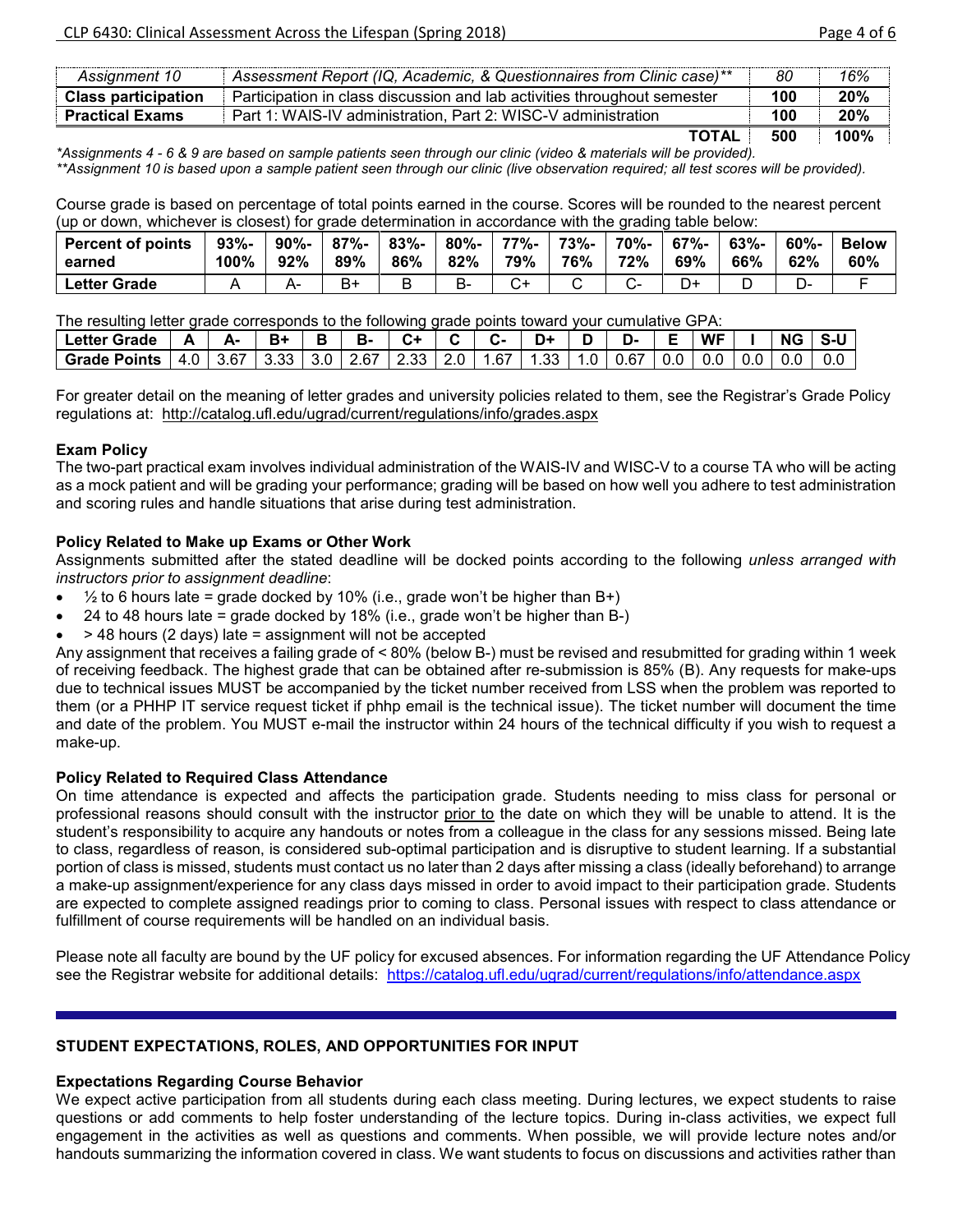note-taking during class. Therefore, we have instituted a policy of no laptop, tablet, or other electronic device use during class unless otherwise instructed.

Cell phones are distracting. Please turn off your cell phone when class begins; if you forget and it rings, turn it off without answering.\* Use of other technologies (MP3s, etc.) that interfere with attention and participation during class is also prohibited. [*\*If you have a special circumstance when contact by cell phone is vital, see the instructor in advance, make sure that you turn the phone to "vibrate," and take the call outside of the classroom so as to not disturb your classmates.]*

#### **Communication Guidelines**

During Module 1, Dr. Durning would prefer that you send any individual, course-related emails through e-learning. During Module 2, Dr. Cascio would prefer that you submit assignments via email. During both modules, however, it will be useful for you to post many of the questions or comments that you might send through individual emails to the discussion board in Canvas. For example, if you want clarification of part of an assignment's instructions, it is likely that your classmates could benefit from seeing the response to your question. In addition, portions of some assignments include posting to the class discussion board in Canvas. Please make sure to follow the UF Netiquette Guidelines: [http://teach.ufl.edu/wp](http://teach.ufl.edu/wp-content/uploads/2012/08/NetiquetteGuideforOnlineCourses.pdf)[content/uploads/2012/08/NetiquetteGuideforOnlineCourses.pdf.](http://teach.ufl.edu/wp-content/uploads/2012/08/NetiquetteGuideforOnlineCourses.pdf)

### **Academic Integrity**

Students are expected to act in accordance with the University of Florida policy on academic integrity. As a student at the University of Florida, you have committed yourself to uphold the Honor Code, which includes the following pledge:

#### *"We, the members of the University of Florida community, pledge to hold ourselves and our peers to the highest standards of honesty and integrity."*

You are expected to exhibit behavior consistent with this commitment to the UF academic community, and on all work submitted for credit at the University of Florida, the following pledge is either required or implied:

### *"On my honor, I have neither given nor received unauthorized aid in doing this assignment."*

It is your individual responsibility to know and comply with all university policies and procedures regarding academic integrity and the Student Honor Code. Violations of the Honor Code at the University of Florida will not be tolerated. Violations will be reported to the Dean of Students Office for consideration of disciplinary action. For additional information regarding Academic Integrity, please see Student Conduct and Honor Code or the Graduate Student Website for additional details:<br>http://gradschool.ufl.edu/students/introduction.html<br>http://gradschool.ufl.edu/students/introduction.htm <https://www.dso.ufl.edu/sccr/process/student-conduct-honor-code/>

Please remember cheating, lying, misrepresentation, or plagiarism in any form is unacceptable and inexcusable behavior.

## **Online Faculty Course Evaluation Process**

Students are expected to provide feedback on the quality of instruction in this course by completing online evaluations at [https://evaluations.ufl.edu.](https://evaluations.ufl.edu/) Since this course is constructed around two discrete modules lead by two separate instructors, you will be asked to complete two separate evaluations for this course (one for each module/instructor). Evaluations are typically open during the last two or three weeks of the semester, but students will be given specific times when they are open. Summary results of these assessments are available to students at [https://evaluations.ufl.edu/results/.](https://evaluations.ufl.edu/results/)

## **SUPPORT SERVICES**

# **Accommodations for Students with Disabilities**

If you require classroom accommodation because of a disability, you must register with the Dean of Students Office [http://www.dso.ufl.edu](http://www.dso.ufl.edu/) within the first week of class. The Dean of Students Office will provide documentation of accommodations to you, which you must then give to me as the instructor of the course to receive accommodations. Please make sure you provide this letter to me by the end of the second week of the course. The College is committed to providing reasonable accommodations to assist students in their coursework.

#### **Counseling and Student Health**

Students sometimes experience stress from academic expectations and/or personal and interpersonal issues that may interfere with their academic performance. If you find yourself facing issues that have the potential to or are already